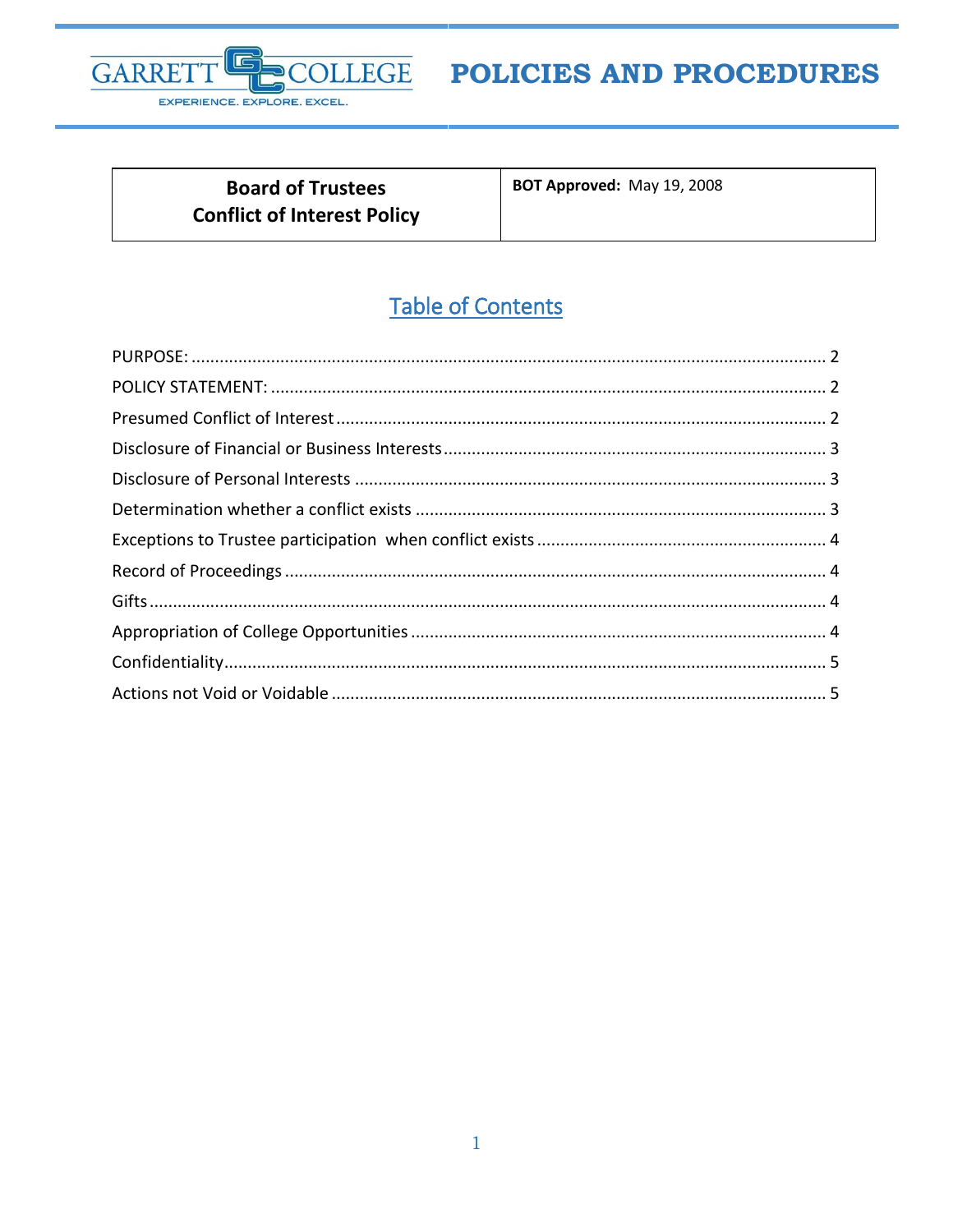

**PURPOSE:** During the March 2008 Middle States Accreditation Team on-campus visit, the visiting team noted that the Board of Trustees did not have a Conflict of Interest Policy. Given recent history, it is imperative that all public entities have a prudent, practical, and current Conflict of Interest Policy.

There was no previous policy established. A statement regarding "Conflict of Interest" is included in the Garrett Community College By Laws of the Board of Trustees on page 5, Section 3, #3 which states *"Refrain from engaging in any activity that is, or could give the appearance of, a conflict of interest, and comply at all times with the Garrett College Policy on Trustee Conflict of Interest and other pertinent policies as adopted by the Board of Trustees and amended from time to time".*

<span id="page-1-0"></span>**POLICY STATEMENT:** Trustees of Garrett College have a wide range of associations within the regional community that span personal, financial, and business relationships. To assure the College's many constituencies of the integrity of the institution Trustees should avoid situations and associations that could compromise or appear to compromise the academic values or the business decisions of the institution. It is therefore the policy of the Board of Trustees that all Trustees shall act in a manner consistent with their responsibilities to the College to avoid circumstances in which their financial, personal or business ties to other entities could present as actual, potential, or perceived conflict of interest or impair the College's reputation.

No policy statement can address every possible situation that might be or appear to be a conflict of interest. As a general principle, Trustees should avoid any appearance of Trustees using their association with the College in a way that might result in or create the appearance of private gain or preferential treatment.

## <span id="page-1-1"></span>**Presumed Conflict of Interest**

For the purposes of this policy, a conflict of interest is assumed to arise when the College has or is considering a business relationship with an entity in which a Trustee or Trustee's family member (hereafter defined as spouse, child, household member, other family member, or financially dependent relative with a business interest which could benefit from a relationship with the college) has a material financial interest. A financial interest is presumed to be material if it entails:

a) Any ownership or investment interest (including stock, options, a partnership interest, ownership or investment interest) in a business entity of more than 3% ownership interest;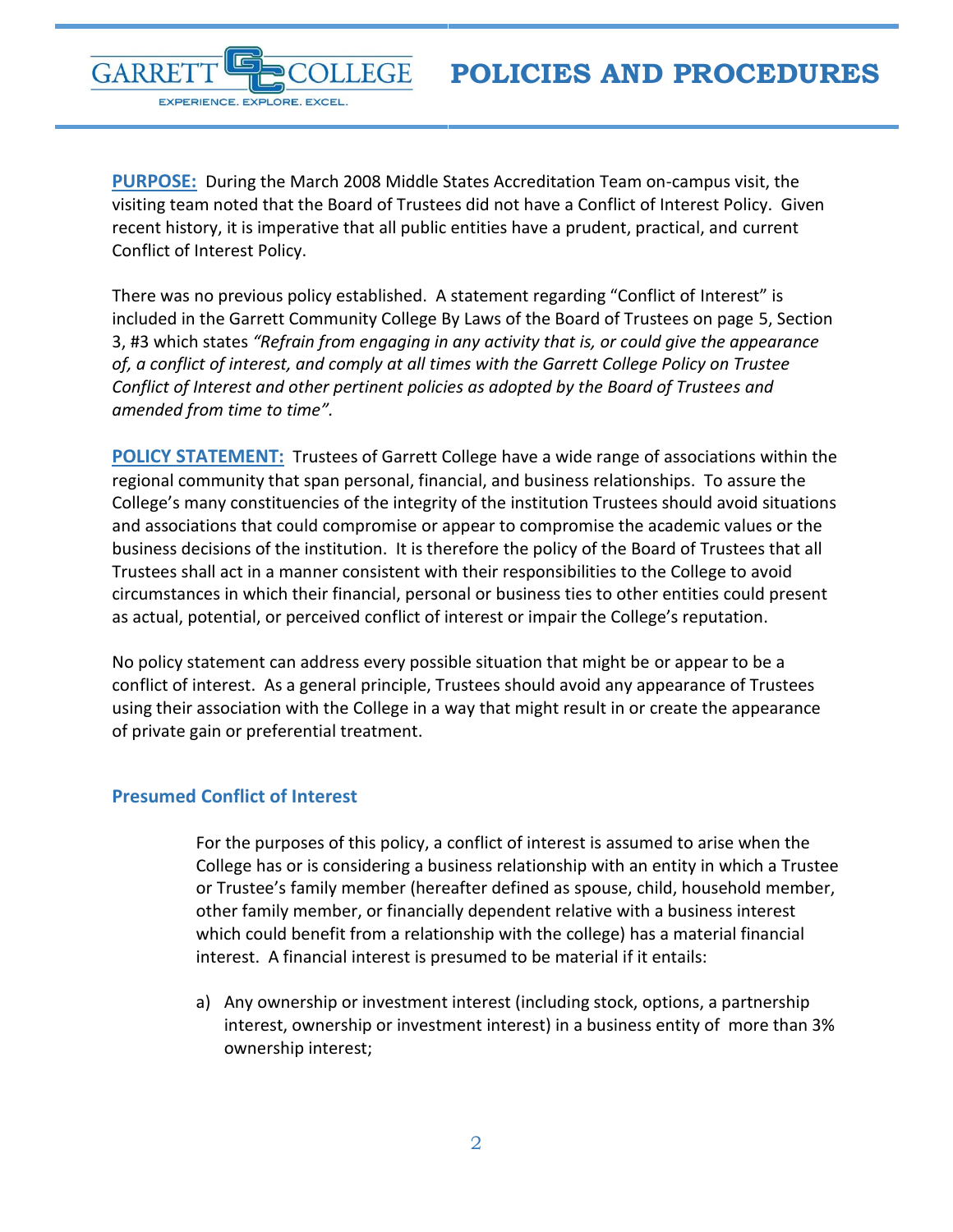- b) Receipt or non-dividend compensation (to include salary, consulting fees, royalty payments, or other types of payment) of more than \$1,000.00 in any 12 month period in the past 3 years or the expectation of such compensation in the future;
- c) Real, personal, intellectual or other property interest that represents or that is convertible into more than 3% of the value of a business entity. ;
- d) A position of real or apparent authority in an outside entity, such as director, officer, trustee or partner which could influence a Board decision.

If a presumed conflict of interest exists in a potential Board action a Trustee should not participate in any decision of the board.

#### <span id="page-2-0"></span>**Disclosure of Financial or Business Interests**

EXPERIENCE. EXPLORE. EXCEL.

A conflict exists when a Trustee has a known interest in a pending or proposed transaction involving the College. The Trustee shall promptly disclose to the Board the existence of the interest and other material information that the Trustee may have regarding the transaction. Additionally, each Trustee shall submit a disclosure form to the State of Maryland State Ethics Commission as required by law and notify the appropriate office at the College that the form has been submitted.

#### <span id="page-2-1"></span>**Disclosure of Personal Interests**

GARRE

In rural areas such as Garrett County it is often quite difficult to separate personal from other interests. Close contact with members of the community often blends personal relationships and business relationships. Board members must make plain who seeks to bring an issue to the Board through them. This disclosure should be done by name for both the person and the business to avoid any appearance of undue influence by another party. The name and business name will both be recorded in the minutes of the meeting (open or closed session). Merely stating that one was recently approached about a topic or transaction is not sufficient to engage the Board as a whole.

### <span id="page-2-2"></span>**Determination whether a conflict exists**

If a question concerning whether a conflict exists is reported to the Board or if a disclosure of a relationship that is a potential conflict is made to the Board, unless a Trustee elects recusal, the Board shall decide if a conflict of interest exists. The Trustee may address the Board regarding the matter and the Board may question the interested trustee. The interested Trustee shall leave the Board meeting at which time the disinterested Trustees shall determine by majority vote whether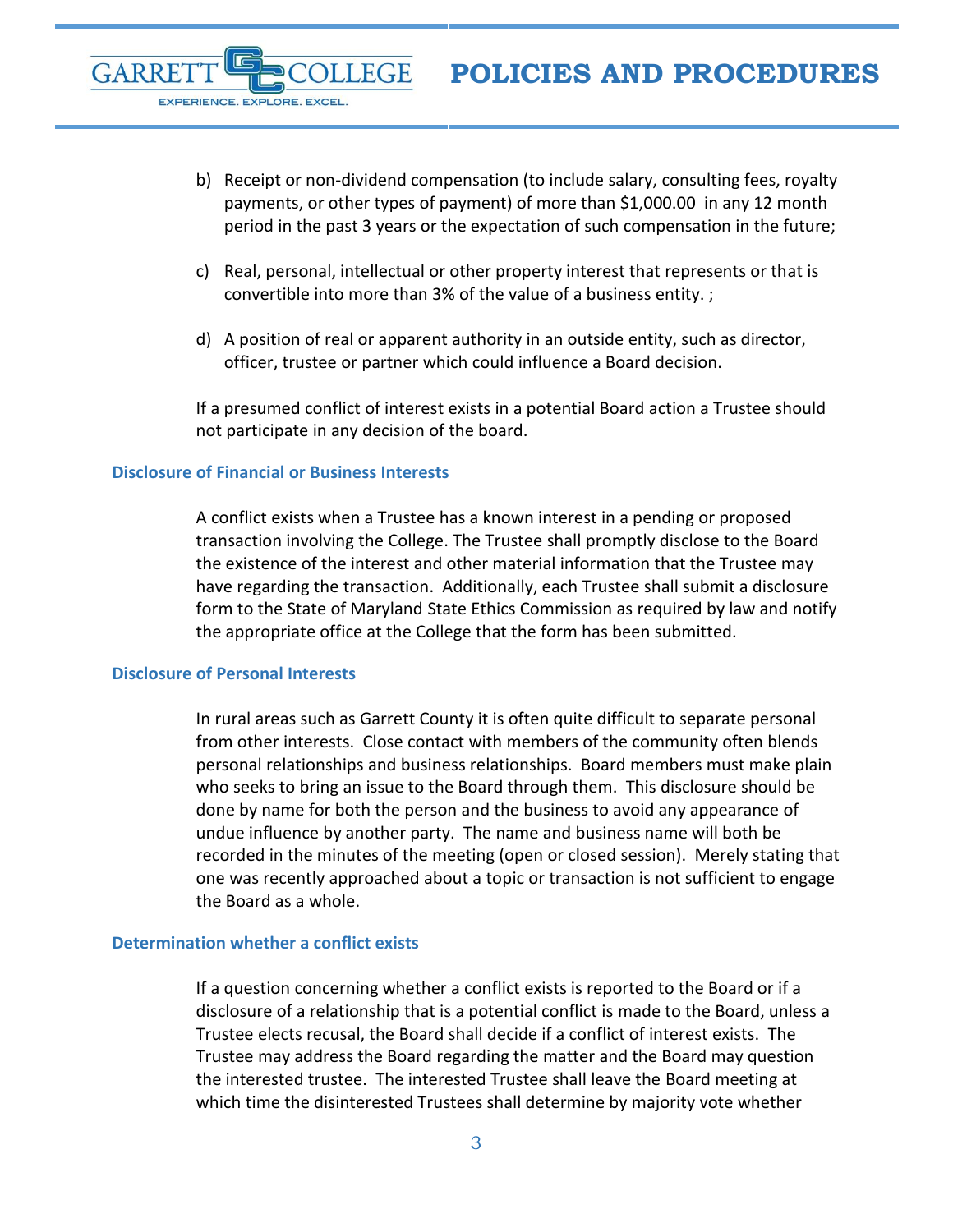GARRE EXPERIENCE. EXPLORE. EXCEL.

> financial or other interest as disclosed does give rise to a conflict of interest. If it is determined that no conflict of interest exists, the interested Trustee may rejoin the meeting and participate fully in the discussion of and vote on the proposed action. If there is a determination of a conflict of interest, the Board may permit the interested Trustee to make a presentation regarding the matter, but the interested Trustee shall be required to leave the meeting prior to the discussion of and vote on the proposed action.

#### <span id="page-3-0"></span>**Exceptions to Trustee participation when conflict exists**

A Trustee may participate in a matter in which a conflict exists if permitted by regulation or opinion by the advisory body of the Maryland State Ethics Commission. In addition, a Trustee that would otherwise be disqualified from participation shall disclose the nature and circumstance of the conflict and may participate if, the disqualification would leave the Board of Trustees with less than a quorum capable of acting, the disqualified Trustee is required to act by law or the disqualified Trustee is the only individual authorized to act.

## <span id="page-3-1"></span>**Record of Proceedings**

Whenever the Board holds a meeting at which a Trustee's financial or other interest in a matter is disclosed, a determination regarding the existence of a conflict of interest is made, or a transaction or arrangement with respect to a trustee has a conflict of interest is considered, the Board's consideration of these issues shall be reflected in the minutes of the meeting (closed or open session).

#### <span id="page-3-2"></span>**Gifts**

Trustees shall not encourage or accept gifts or favors or gratuities, for themselves or family members, from any individual or entity that to the Trustees knowledge has, or seeks to have, a business relationship with the College.

## <span id="page-3-3"></span>**Appropriation of College Opportunities**

If a Trustee becomes aware of a business or other potentially valuable opportunity that rightfully belongs to the College and not to the Trustee individually or another entity with which the Trustee is affiliated, the Trustee shall bring the opportunity to the attention of the Board.